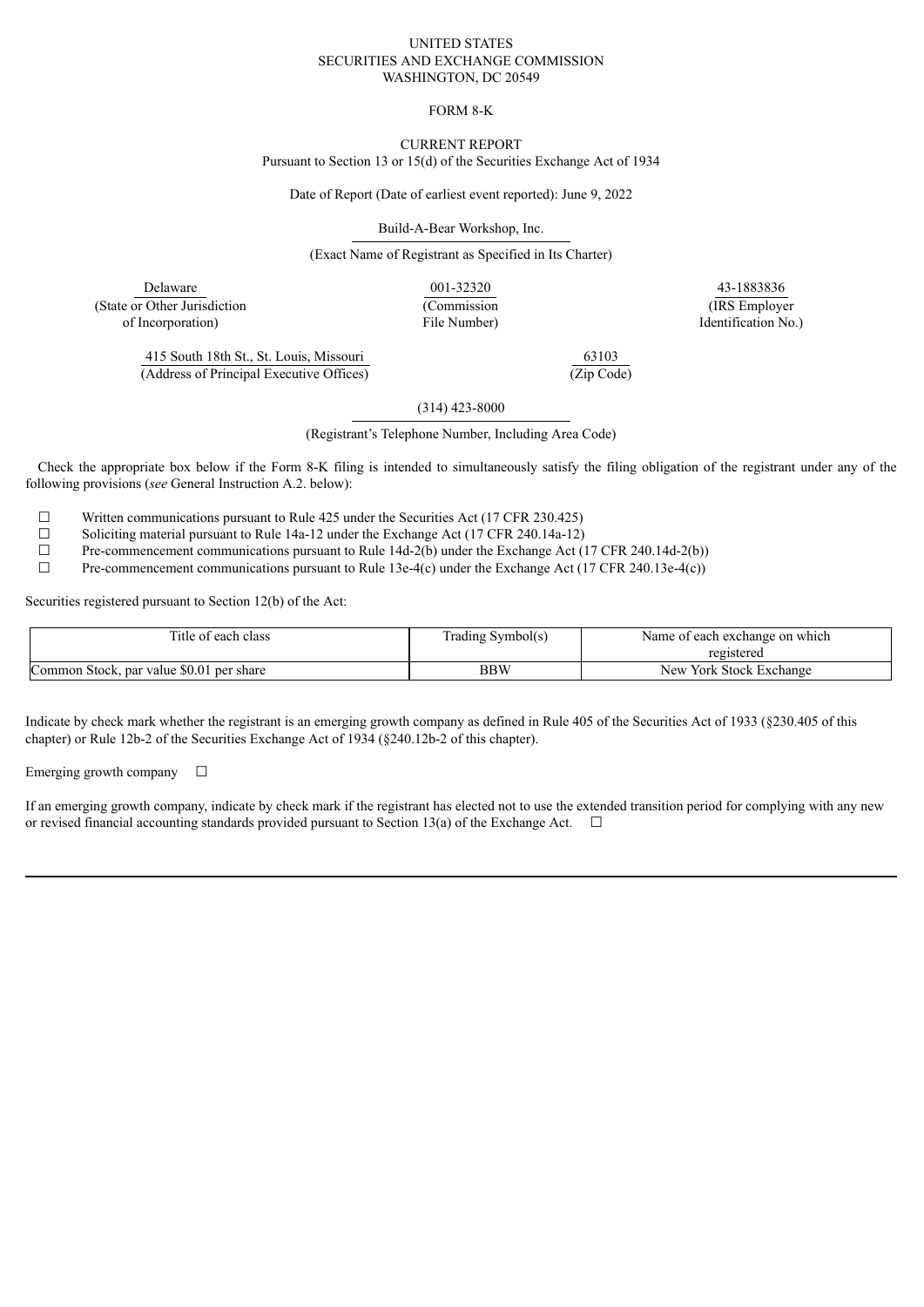## Item 5.07 Submission of Matters to a Vote of Security Holders.

The Company held its Annual Meeting on June 9, 2022. The following proposals were submitted by the Board to a vote of the Company's stockholders, and the final results of the voting on each proposal are noted below.

#### Proposal 1.Election of Directors

The following two directors were nominated to serve for three-year terms expiring at the 2025 annual meeting of stockholders or until their successors are duly elected and qualified. The two directors, as indicated below, were elected as directors of the Company by the requisite affirmative vote of the majority of votes cast in person or by proxy.

| Nominee              |           |           |         | <b>Broker</b>    |
|----------------------|-----------|-----------|---------|------------------|
|                      | For       | Against   | Abstain | <b>Non-Votes</b> |
| Robert L. Dixon. Jr. | 6.244.443 | 3,629,672 | 2,605   | 2,312,439        |
| Craig Leavitt        | 7,059,342 | 2,814,764 | 2,614   | 2,312,439        |

#### Proposal 2.Ratification of Appointment of Independent Accountants

The stockholders were asked to ratify the appointment of Ernst & Young LLP as the Company's independent registered public accounting firm for the fiscal year ending January 28, 2023. The appointment was approved by the requisite affirmative vote of a majority of the shares represented in person or by proxy and entitled to vote, as indicated below.

| For                                                      | Vøainst       | Abstain                        | -Votes<br>Non-<br>$-$ roller $-$<br>ш |
|----------------------------------------------------------|---------------|--------------------------------|---------------------------------------|
| $-1$<br>$\epsilon$<br>456<br>$\sqrt{ }$<br>、・・・・・<br>. . | 2.606.<br>746 | ാര വര<br>. 20Z<br>. <i>. .</i> | $\overline{\phantom{a}}$              |

## Proposal 3.Advisory Vote Approving Executive Compensation

The stockholders were asked to approve the executive compensation as disclosed in the Proxy Statement for the Annual Meeting pursuant to the compensation disclosure rules of the SEC. The proposal was approved by the requisite affirmative vote of a majority of the shares represented in person or by proxy and entitled to vote, as indicated below.

| For                    | oainc) | . янг                       | .-Voter<br>Non- |
|------------------------|--------|-----------------------------|-----------------|
| 20<br>-511/5<br>$\sim$ |        | ---<br>$\sim$<br>. I V<br>◡ | 121             |